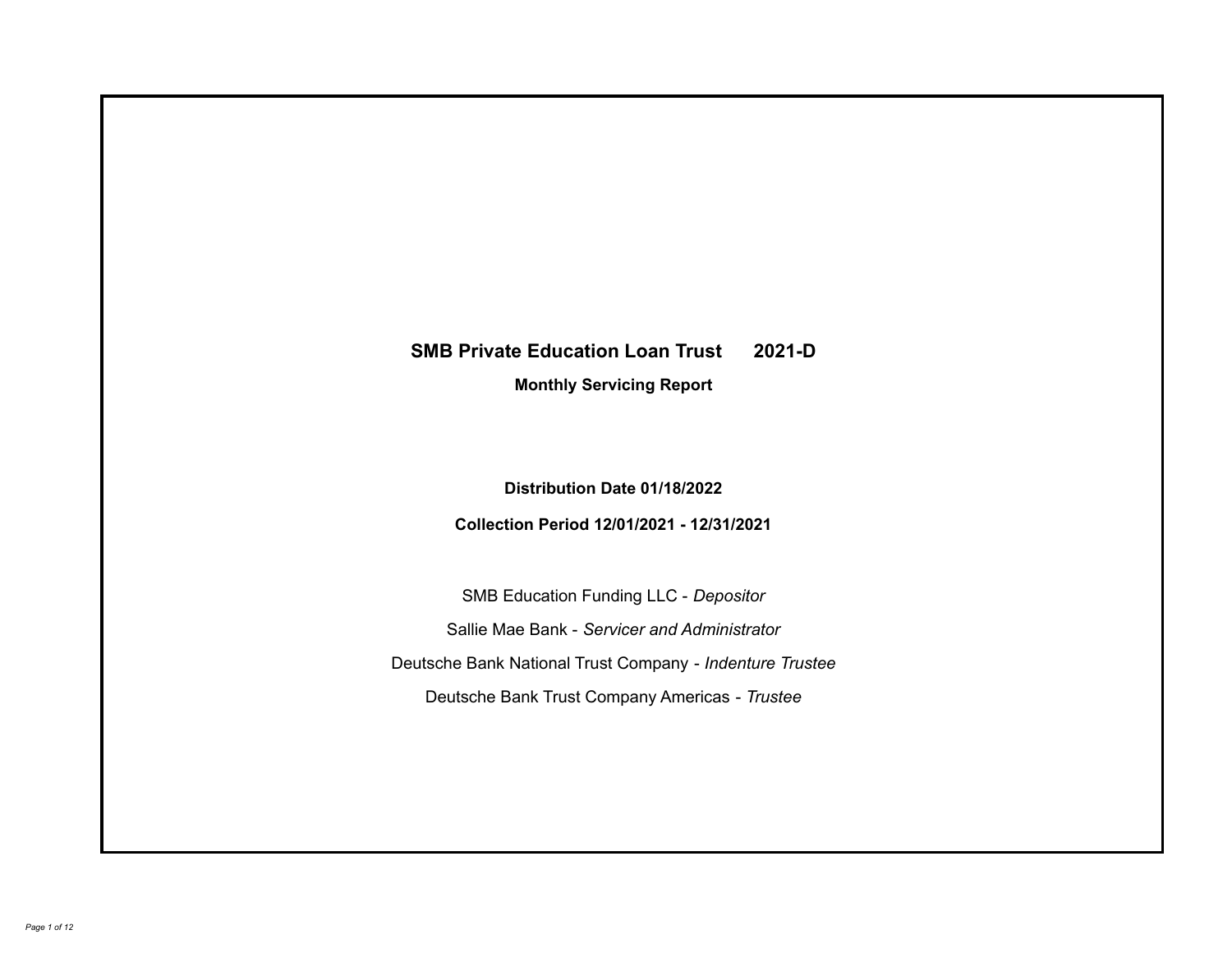A

| <b>Student Loan Portfolio Characteristics</b>                  | <b>Settlement Date</b><br>08/18/2021 | 11/30/2021                        | 12/31/2021                        |
|----------------------------------------------------------------|--------------------------------------|-----------------------------------|-----------------------------------|
| <b>Principal Balance</b><br>Interest to be Capitalized Balance | \$512,648,190.89<br>36,700,624.47    | \$493,197,972.82<br>32,202,000.31 | \$484,585,104.07<br>29,860,006.93 |
| Pool Balance                                                   | \$549,348,815.36                     | \$525,399,973.13                  | \$514,445,111.00                  |
|                                                                |                                      |                                   |                                   |
| Weighted Average Coupon (WAC)                                  | 8.56%                                | 8.58%                             | 8.58%                             |
| Weighted Average Remaining Term                                | 142.10                               | 140.72                            | 140.15                            |
| Number of Loans                                                | 42,716                               | 41,119                            | 40,452                            |
| Number of Borrowers                                            | 41,477                               | 39,932                            | 39,296                            |
| Pool Factor                                                    |                                      | 0.956405035                       | 0.936463494                       |
| Since Issued Total Constant Prepayment Rate (1)                |                                      | 14.28%                            | 15.40%                            |
|                                                                |                                      |                                   |                                   |

| <b>Debt Securities</b> | <b>Cusip/Isin</b> | 12/15/2021       | 01/18/2022       |
|------------------------|-------------------|------------------|------------------|
| A <sub>1</sub> A       | 78449MAA4         | \$347,335,342.37 | \$337,246,590.70 |
| A1B                    | 78449MAB2         | \$95,471,756.41  | \$92,698,670.22  |
|                        | 78449MAC0         | \$40,000,000.00  | \$40,000,000.00  |

| $\sim$<br>u | <b>Certificates</b> | Cusip/Isin | 12/15/2021   | 01/18/2022   |
|-------------|---------------------|------------|--------------|--------------|
|             | Residual            | 78449MAD8  | \$100,000.00 | \$100,000.00 |

| <b>Account Balances</b> | 12/15/2021   | 01/18/2022     |
|-------------------------|--------------|----------------|
| Reserve Account Balance | 1,400,408.00 | \$1,400,408.00 |

| <b>Asset / Liability</b>               | 12/15/2021       | 01/18/2022       |
|----------------------------------------|------------------|------------------|
| Overcollateralization Percentage       | 8.11%            | 8.65%            |
| Specified Overcollateralization Amount | \$105,079,994.63 | \$102,889,022.20 |
| Actual Overcollateralization Amount    | \$42,592,874.35  | \$44,499,850.08  |

(1) For additional information, see 'Since Issued CPR Methodology' found in section VIII of this report .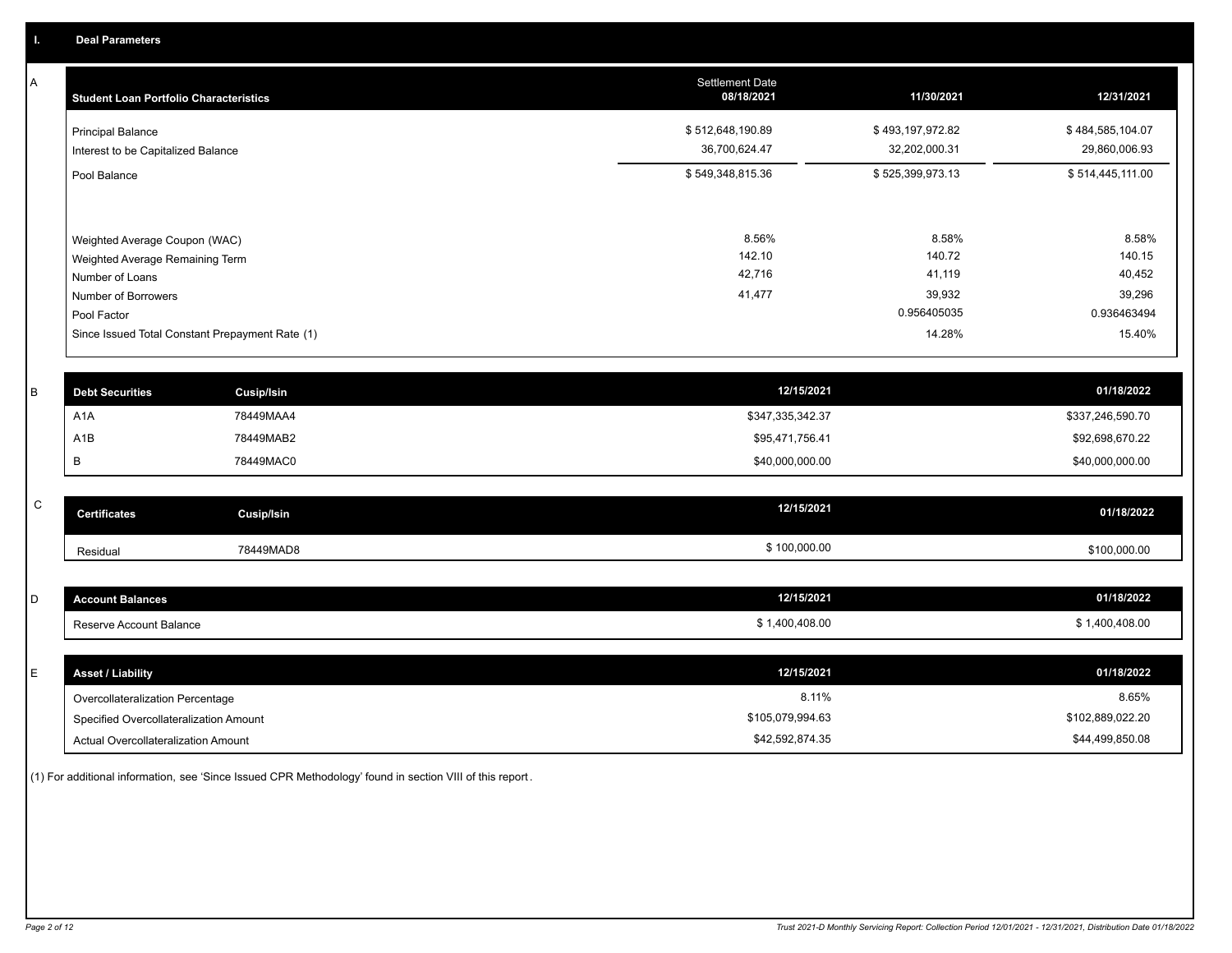# **II. 2021-D Trust Activity 12/01/2021 through 12/31/2021**

| А | <b>Student Loan Principal Receipts</b> |                 |
|---|----------------------------------------|-----------------|
|   | <b>Borrower Principal</b>              | 10,849,342.63   |
|   | Seller Principal Reimbursement         | 0.00            |
|   | Servicer Principal Reimbursement       | 0.00            |
|   | <b>Other Principal Deposits</b>        | 438,757.90      |
|   | <b>Total Principal Receipts</b>        | \$11,288,100.53 |

#### B **Student Loan Interest Receipts**

| <b>Total Interest Receipts</b>  | \$2,390,489.19 |
|---------------------------------|----------------|
| Other Interest Deposits         | 13,428.68      |
| Servicer Interest Reimbursement | 0.00           |
| Seller Interest Reimbursement   | 0.00           |
| Borrower Interest               | 2,377,060.51   |

| C       | <b>Recoveries on Realized Losses</b>                             | \$48,979.44     |
|---------|------------------------------------------------------------------|-----------------|
| D       | <b>Investment Income</b>                                         | \$254.72        |
| Е.      | <b>Funds Borrowed from Next Collection Period</b>                | \$0.00          |
| F.      | Funds Repaid from Prior Collection Period                        | \$0.00          |
| G       | Loan Sale or Purchase Proceeds                                   | \$0.00          |
| H       | Initial Deposits to Distribution Account                         | \$0.00          |
|         | <b>Excess Transferred from Other Accounts</b>                    | \$0.00          |
| J       | <b>Borrower Benefit Reimbursements</b>                           | \$0.00          |
| Κ       | <b>Other Deposits</b>                                            | \$0.00          |
|         | <b>Other Fees Collected</b>                                      | \$0.00          |
| М       | <b>AVAILABLE FUNDS</b>                                           | \$13,727,823.88 |
| N       | Non-Cash Principal Activity During Collection Period             | \$2,675,231.78  |
| $\circ$ | Aggregate Purchased Amounts by the Depositor, Servicer or Seller | \$452,186.58    |
| P       | Aggregate Loan Substitutions                                     | \$0.00          |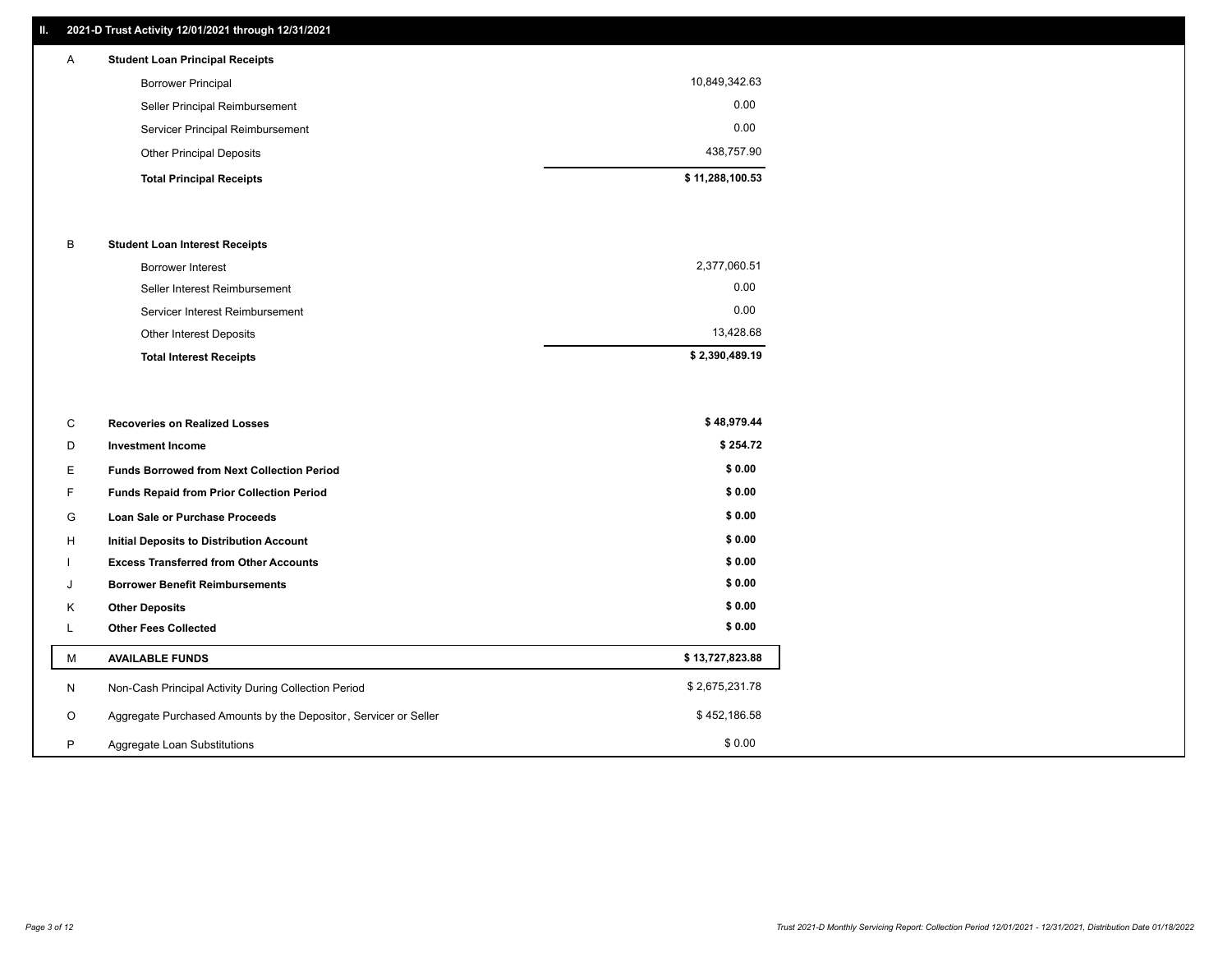| <b>Loans by Repayment Status</b> |                       |                          |         |                                                           |                |                            |                          |         |                                                           |                |                            |
|----------------------------------|-----------------------|--------------------------|---------|-----------------------------------------------------------|----------------|----------------------------|--------------------------|---------|-----------------------------------------------------------|----------------|----------------------------|
|                                  |                       |                          |         | 12/31/2021                                                |                |                            |                          |         | 11/30/2021                                                |                |                            |
|                                  |                       | <b>Wtd Avg</b><br>Coupon | # Loans | Principal and<br><b>Interest Accrued</b><br>to Capitalize | % of Principal | % of Loans in<br>Repay (1) | <b>Wtd Avg</b><br>Coupon | # Loans | Principal and<br><b>Interest Accrued</b><br>to Capitalize | % of Principal | % of Loans in<br>Repay (1) |
| INTERIM:                         | IN SCHOOL             | 9.65%                    | 5,653   | \$77,416,121.32                                           | 15.048%        | $-$ %                      | 9.64%                    | 5,960   | \$80,533,989.03                                           | 15.328%        | $-$ %                      |
|                                  | GRACE                 | 9.55%                    | 1,077   | \$14,771,234.32                                           | 2.871%         | $-$ %                      | 9.38%                    | 1,474   | \$21,258,460.33                                           | 4.046%         | $-$ %                      |
|                                  | <b>DEFERMENT</b>      | 9.00%                    | 1,924   | \$26,780,617.19                                           | 5.206%         | $-$ %                      | 8.98%                    | 1,981   | \$27,285,837.71                                           | 5.193%         | $-$ %                      |
| <b>REPAYMENT:</b>                | <b>CURRENT</b>        | 8.25%                    | 30,252  | \$373,853,882.45                                          | 72.671%        | 94.532%                    | 8.26%                    | 30,458  | \$378,442,460.15                                          | 72.029%        | 95.489%                    |
|                                  | 30-59 DAYS DELINQUENT | 9.33%                    | 671     | \$8,824,560.07                                            | 1.715%         | 2.231%                     | 9.01%                    | 431     | \$5,811,576.68                                            | 1.106%         | 1.466%                     |
|                                  | 60-89 DAYS DELINQUENT | 8.95%                    | 216     | \$2,843,672.02                                            | 0.553%         | 0.719%                     | 8.99%                    | 175     | \$2,529,562.89                                            | 0.481%         | 0.638%                     |
|                                  | 90+ DAYS DELINQUENT   | 9.37%                    | 141     | \$2,138,258.53                                            | 0.416%         | 0.541%                     | 9.01%                    | 152     | \$2,154,717.03                                            | 0.410%         | 0.544%                     |
|                                  | <b>FORBEARANCE</b>    | 9.04%                    | 518     | \$7,816,765.10                                            | 1.519%         | 1.977%                     | 8.97%                    | 488     | \$7,383,369.31                                            | 1.405%         | 1.863%                     |
| <b>TOTAL</b>                     |                       |                          | 40,452  | \$514,445,111.00                                          | 100.00%        | 100.00%                    |                          | 41,119  | \$525,399,973.13                                          | 100.00%        | 100.00%                    |

Percentages may not total 100% due to rounding \*

1 Loans classified in "Repayment" include any loan for which interim interest only, \$25 fixed payments or full principal and interest payments are due.

|                |                                                                                                                              |                          |         |                                                           | <b>Loans by Borrower Status</b> |                                |                          |         |                                                           |                |                                |
|----------------|------------------------------------------------------------------------------------------------------------------------------|--------------------------|---------|-----------------------------------------------------------|---------------------------------|--------------------------------|--------------------------|---------|-----------------------------------------------------------|----------------|--------------------------------|
|                |                                                                                                                              |                          |         | 12/31/2021                                                |                                 |                                |                          |         | 11/30/2021                                                |                |                                |
|                |                                                                                                                              | <b>Wtd Avg</b><br>Coupon | # Loans | Principal and<br><b>Interest Accrued</b><br>to Capitalize | % of Principal                  | % of Loans in<br>P&I Repay (2) | <b>Wtd Avg</b><br>Coupon | # Loans | Principal and<br><b>Interest Accrued</b><br>to Capitalize | % of Principal | % of Loans in<br>P&I Repay (2) |
| INTERIM:       | IN SCHOOL                                                                                                                    | 9.09%                    | 11,352  | \$158,953,374.44                                          | 30.898%                         | $-$ %                          | 9.09%                    | 11,914  | \$165,337,467.66                                          | 31.469%        | $-$ %                          |
|                | <b>GRACE</b>                                                                                                                 | 9.02%                    | 2,079   | \$29,069,927.67                                           | 5.651%                          | $-$ %                          | 8.89%                    | 3,015   | \$44,272,225.66                                           | 8.426%         | $-$ %                          |
|                | <b>DEFERMENT</b>                                                                                                             | 8.55%                    | 3,465   | \$48,669,147.13                                           | 9.461%                          | $-$ %                          | 8.54%                    | 3,575   | \$49,652,065.95                                           | 9.450%         | $-$ %                          |
| P&I REPAYMENT: | <b>CURRENT</b>                                                                                                               | 8.16%                    | 22,102  | \$257,331,154.07                                          | 50.021%                         | 92.648%                        | 8.16%                    | 21,440  | \$249,138,069.88                                          | 47.419%        | 93.612%                        |
|                | 30-59 DAYS DELINQUENT                                                                                                        | 9.34%                    | 602     | \$7,895,625.07                                            | 1.535%                          | 2.843%                         | 8.96%                    | 381     | \$5,178,201.24                                            | 0.986%         | 1.946%                         |
|                | 60-89 DAYS DELINQUENT                                                                                                        | 8.94%                    | 200     | \$2,651,136.21                                            | 0.515%                          | 0.954%                         | 8.96%                    | 165     | \$2,396,201.86                                            | 0.456%         | 0.900%                         |
|                | 90+ DAYS DELINQUENT                                                                                                          | 9.35%                    | 134     | \$2,057,981.31                                            | 0.400%                          | 0.741%                         | 9.04%                    | 141     | \$2,042,371.57                                            | 0.389%         | 0.767%                         |
|                | <b>FORBEARANCE</b>                                                                                                           | 9.04%                    | 518     | \$7,816,765.10                                            | 1.519%                          | 2.814%                         | 8.97%                    | 488     | \$7,383,369.31                                            | 1.405%         | 2.774%                         |
| <b>TOTAL</b>   |                                                                                                                              |                          | 40,452  | \$514,445,111.00                                          | 100.00%                         | 100.00%                        |                          | 41,119  | \$525,399,973.13                                          | 100.00%        | 100.00%                        |
|                | Percentages may not total 100% due to rounding                                                                               |                          |         |                                                           |                                 |                                |                          |         |                                                           |                |                                |
|                | 2 Loans classified in "P&I Repayment" includes only those loans for which scheduled principal and interest payments are due. |                          |         |                                                           |                                 |                                |                          |         |                                                           |                |                                |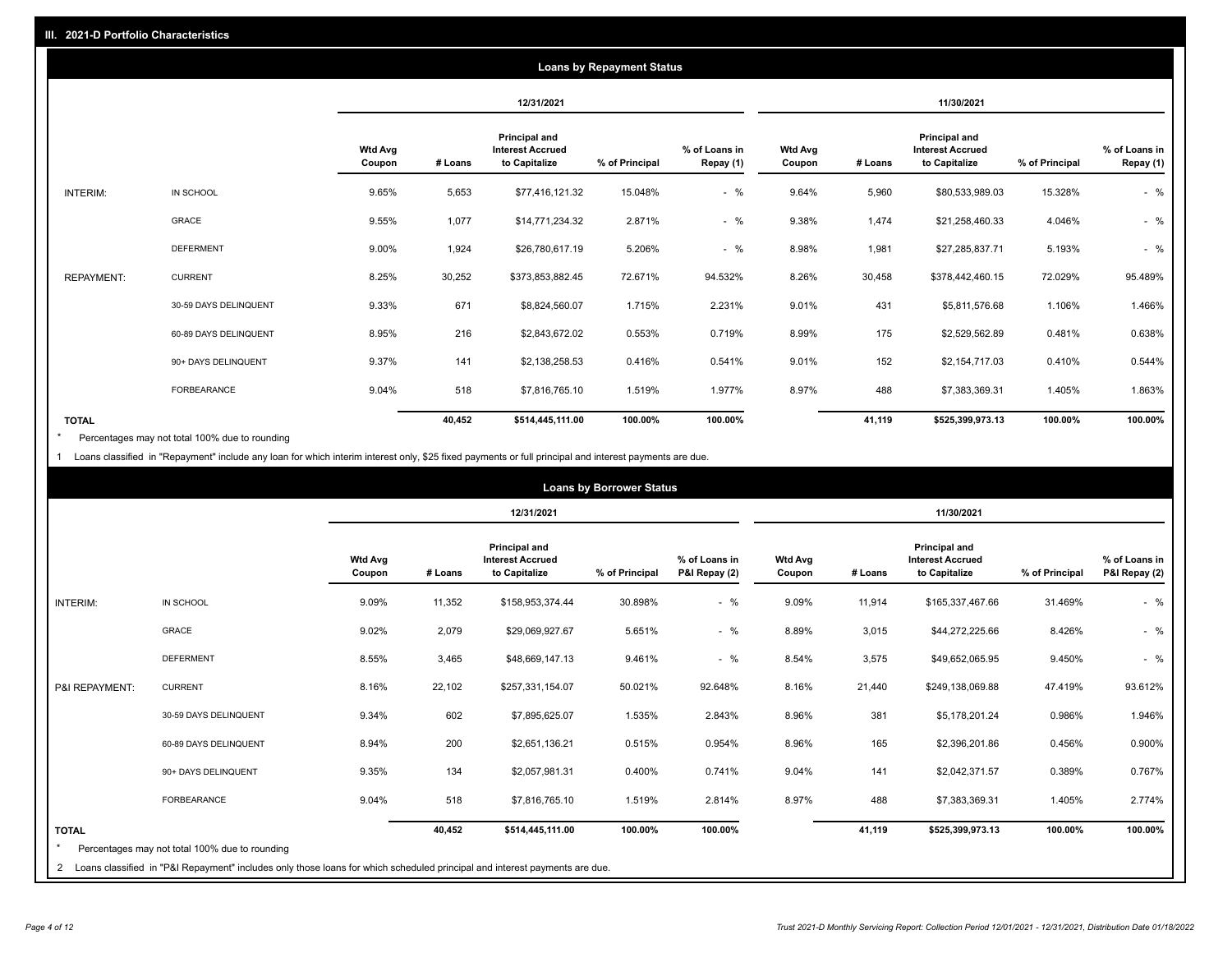|                                                                                                  | 12/31/2021       | 11/30/2021       |  |
|--------------------------------------------------------------------------------------------------|------------------|------------------|--|
| Pool Balance                                                                                     | \$514,445,111.00 | \$525,399,973.13 |  |
| Total # Loans                                                                                    | 40,452           | 41,119           |  |
| Total # Borrowers                                                                                | 39,296           | 39,932           |  |
| Weighted Average Coupon                                                                          | 8.58%            | 8.58%            |  |
| Weighted Average Remaining Term                                                                  | 140.15           | 140.72           |  |
| Percent of Pool - Cosigned                                                                       | 92.1%            | 92.0%            |  |
| Percent of Pool - Non Cosigned                                                                   | 7.9%             | 8.0%             |  |
| Borrower Interest Accrued for Period                                                             | \$3,528,791.59   | \$3,445,345.31   |  |
| Outstanding Borrower Interest Accrued                                                            | \$33,337,367.80  | \$35,556,137.46  |  |
| Gross Principal Realized Loss - Periodic *                                                       | \$623,981.84     | \$427,643.43     |  |
| Gross Principal Realized Loss - Cumulative *                                                     | \$1,671,919.10   | \$1,047,937.26   |  |
| Recoveries on Realized Losses - Periodic                                                         | \$48,979.44      | \$9,006.25       |  |
| Recoveries on Realized Losses - Cumulative                                                       | \$64,548.80      | \$15,569.36      |  |
| Net Losses - Periodic                                                                            | \$575,002.40     | \$418,637.18     |  |
| Net Losses - Cumulative                                                                          | \$1,607,370.30   | \$1,032,367.90   |  |
| Non-Cash Principal Activity - Capitalized Interest                                               | \$3,299,908.10   | \$5,521,437.51   |  |
| Since Issued Total Constant Prepayment Rate (CPR) (1)                                            | 15.40%           | 14.28%           |  |
| <b>Loan Substitutions</b>                                                                        | \$0.00           | \$0.00           |  |
| <b>Cumulative Loan Substitutions</b>                                                             | \$0.00           | \$0.00           |  |
| <b>Unpaid Servicing Fees</b>                                                                     | \$0.00           | \$0.00           |  |
| <b>Unpaid Administration Fees</b>                                                                | \$0.00           | \$0.00           |  |
| <b>Unpaid Carryover Servicing Fees</b>                                                           | \$0.00           | \$0.00           |  |
| Note Interest Shortfall                                                                          | \$0.00           | \$0.00           |  |
| Loans in Modification                                                                            | \$15,337,520.84  | \$15,384,191.16  |  |
| % of Loans in Modification as a % of Loans in Repayment (P&I)                                    | 5.68%            | 5.95%            |  |
|                                                                                                  |                  |                  |  |
| % Annualized Gross Principal Realized Loss - Periodic as a %<br>of Loans in Repayment (P&I) * 12 | 2.77%            | 1.98%            |  |
| % Gross Principal Realized Loss - Cumulative as a % of                                           |                  |                  |  |
| <b>Original Pool Balance</b>                                                                     | 0.30%            | 0.19%            |  |

\* In accordance with the Servicer's current policies and procedures, after September 1, 2017 loans subject to bankruptcy claims generally will not be reported as a charged- off unless and until they are delinquent for 120

(1) For additional information, see 'Since Issued CPR Methodology' found in section VIII of this report .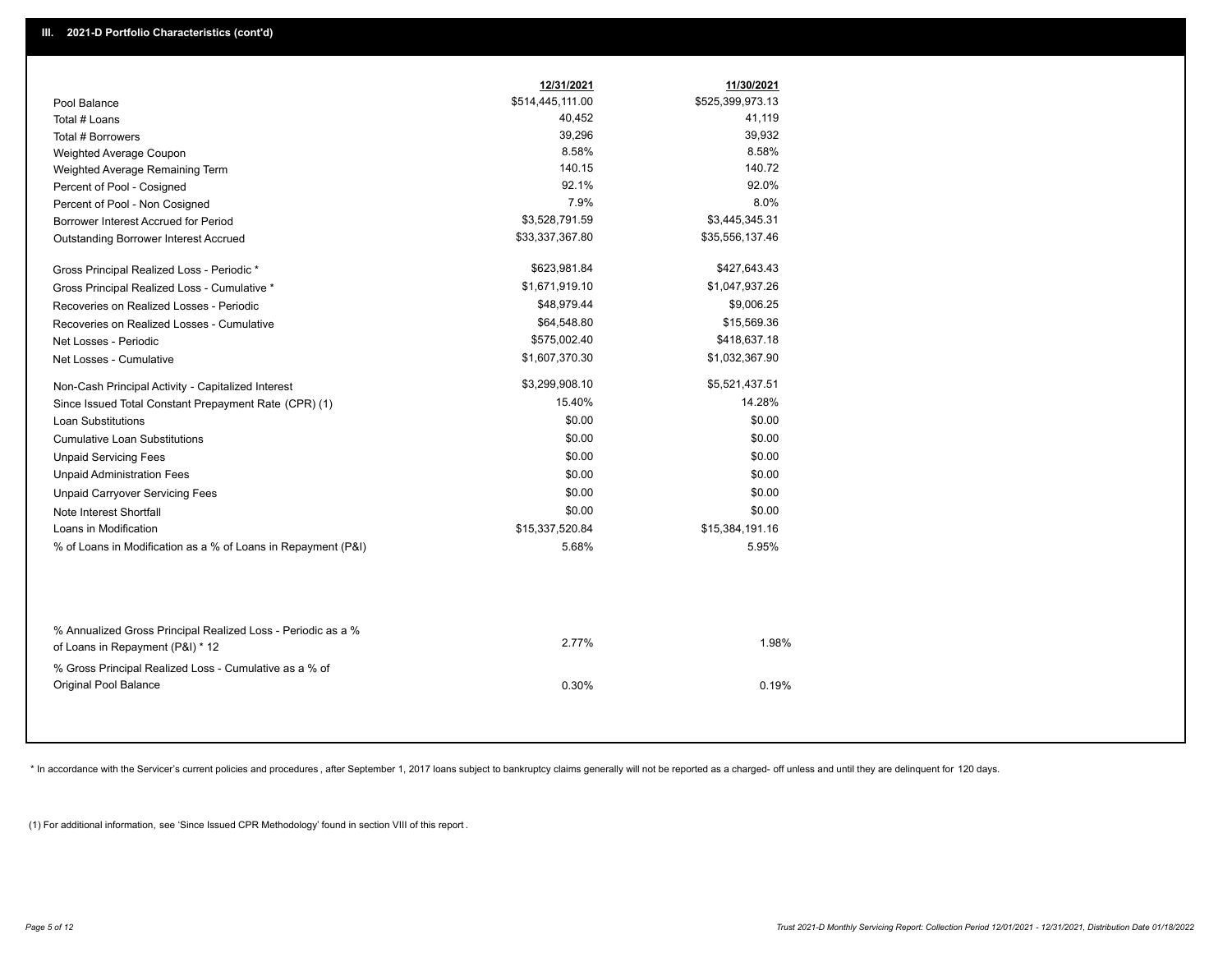## **Loan Program**

A

|                                    | Weighted<br>Average | # LOANS     | <b>\$ AMOUNT</b> | $%$ *    |
|------------------------------------|---------------------|-------------|------------------|----------|
| - Smart Option Interest-Only Loans | 7.35%               | 9,942       | \$100,268,434.38 | 19.491%  |
| - Smart Option Fixed Pay Loans     | 8.59%               | 10,083      | \$158,090,466.65 | 30.730%  |
| - Smart Option Deferred Loans      | 9.05%               | 20,427      | \$256,086,209.97 | 49.779%  |
| - Other Loan Programs              | $0.00\%$            | $\mathbf 0$ | \$0.00           | 0.000%   |
| <b>Total</b>                       | 8.58%               | 40,452      | \$514,445,111.00 | 100.000% |

\* Percentages may not total 100% due to rounding

B

C

**Index Type**

|                       | Weighted<br>Average | # LOANS | <b>\$ AMOUNT</b> | $%$ *     |
|-----------------------|---------------------|---------|------------------|-----------|
| - Fixed Rate Loans    | 9.48%               | 19,060  | \$256,339,368.58 | 49.828%   |
| - LIBOR Indexed Loans | 7.68%               | 21,392  | \$258,105,742.42 | 50.172%   |
| - Other Index Rates   | $0.00\%$            |         | \$0.00           | $0.000\%$ |
| <b>Total</b>          | 8.58%               | 40,452  | \$514,445,111.00 | 100.000%  |

\* Percentages may not total 100% due to rounding

# **Weighted Average Recent FICO**

| (2)<br>Wtd Avg Recent FICO Band | # LOANS        | <b>\$ AMOUNT</b> | $%$ *     |
|---------------------------------|----------------|------------------|-----------|
| $0 - 639$                       | 1,907          | \$22,784,641.25  | 4.429%    |
| 640 - 669                       | 2,309          | \$28,051,220.02  | 5.453%    |
| 670 - 699                       | 4,632          | \$58,017,685.73  | 11.278%   |
| 700 - 739                       | 9,465          | \$122,445,304.22 | 23.801%   |
| $740 +$                         | 22,137         | \$283,127,038.60 | 55.035%   |
| $N/A$ <sub>(1)</sub>            | $\overline{2}$ | \$19,221.18      | $0.004\%$ |
| <b>Total</b>                    | 40,452         | \$514,445,111.00 | 100.000%  |
|                                 |                |                  |           |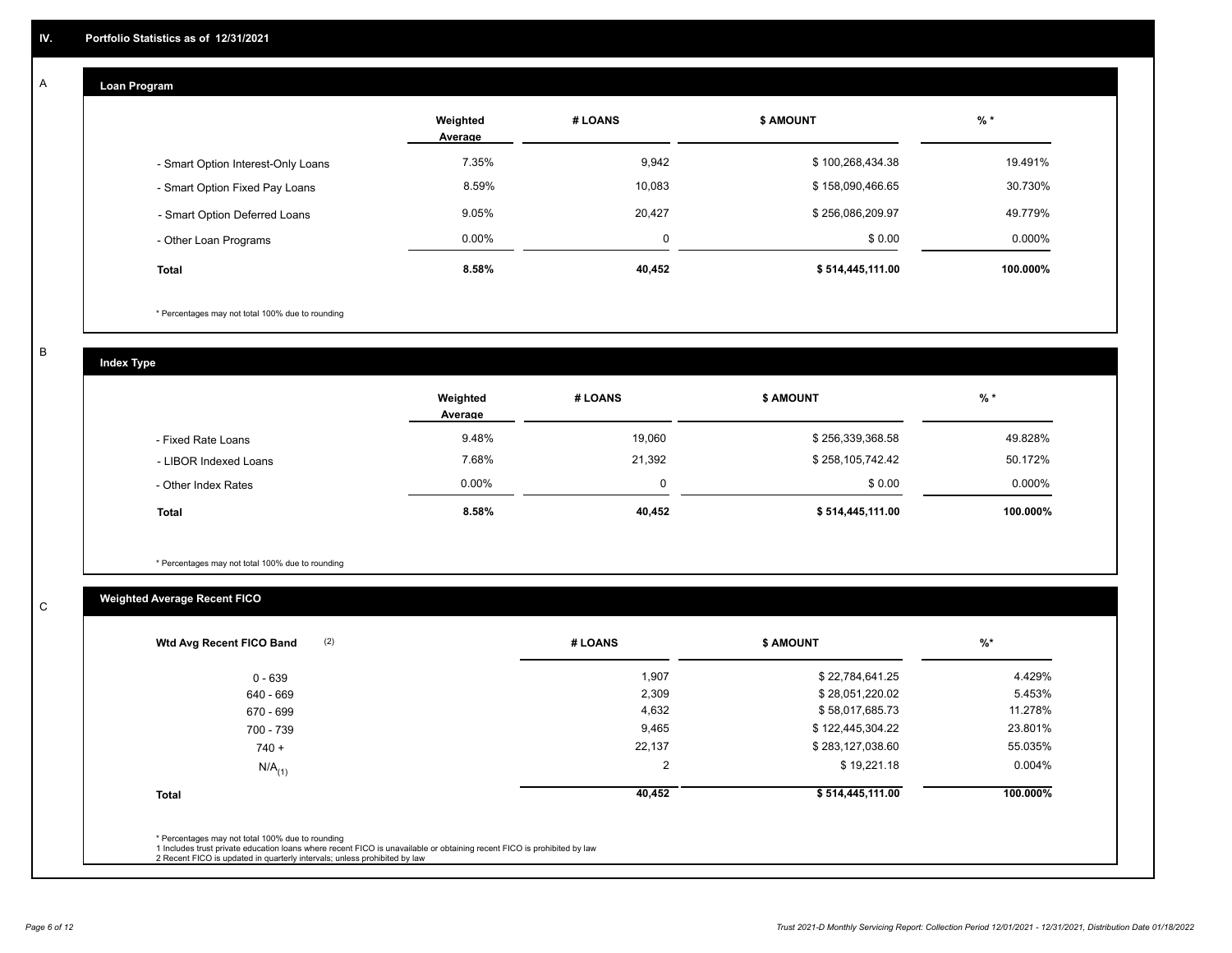| V. |       | 2021-D Reserve Account and Principal Distribution Calculations                       |                  |  |
|----|-------|--------------------------------------------------------------------------------------|------------------|--|
| А. |       | <b>Reserve Account</b>                                                               |                  |  |
|    |       | Specified Reserve Account Balance                                                    | \$1,400,408.00   |  |
|    |       | <b>Actual Reserve Account Balance</b>                                                | \$1,400,408.00   |  |
| В. |       | <b>Principal Distribution Amount</b>                                                 |                  |  |
|    | i.    | <b>Class A Notes Outstanding</b>                                                     | \$442,807,098.78 |  |
|    | ii.   | Pool Balance                                                                         | \$514,445,111.00 |  |
|    | iii.  | First Priority Principal Distribution Amount (i - ii)                                | \$0.00           |  |
|    |       | Class A and B Notes Outstanding                                                      | \$482,807,098.78 |  |
|    | iv.   |                                                                                      |                  |  |
|    | ν.    | First Priority Principal Distribution Amount                                         | \$0.00           |  |
|    | vi.   | Pool Balance                                                                         | \$514,445,111.00 |  |
|    | vii.  | Specified Overcollateralization Amount                                               | \$102,889,022.20 |  |
|    | viii. | Regular Principal Distribution Amount (if (iv > 0, (iv - v) - (vi - vii))            | \$71,251,009.98  |  |
|    | ix.   | Pool Balance                                                                         | \$514,445,111.00 |  |
|    | х.    | 10% of Initial Pool Balance                                                          | \$54,934,881.54  |  |
|    | xi.   | First Priority Principal Distribution Amount                                         | \$0.00           |  |
|    | xii.  | Regular Principal Distribution Amount                                                | \$71,251,009.98  |  |
|    | xiii. | Available Funds (after payment of waterfall items A through I)                       | \$0.00           |  |
|    |       | xiv. Additional Principal Distribution Amount (if(vi <= x,min(xiii, vi - xi - xii))) | \$0.00           |  |
|    |       |                                                                                      |                  |  |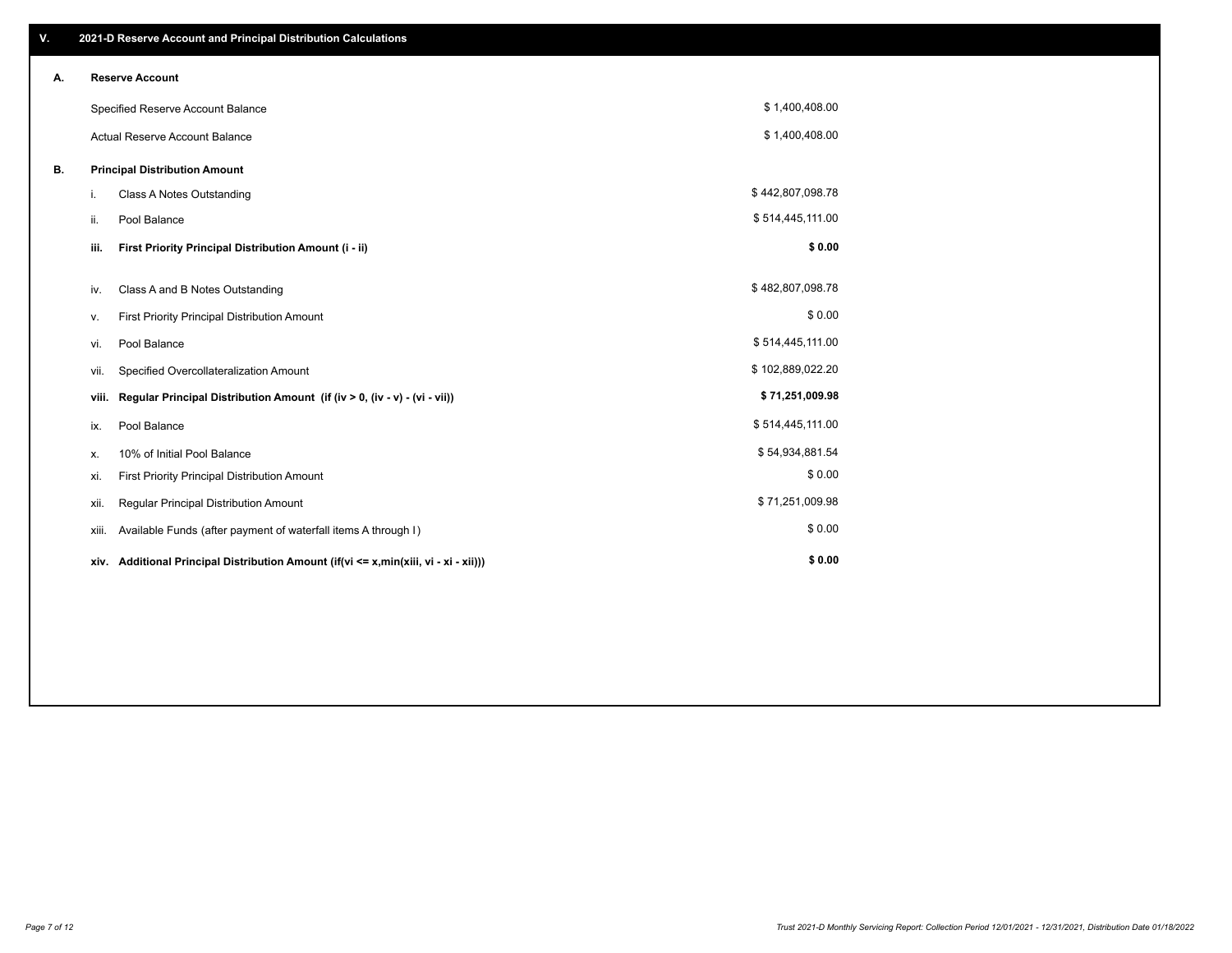|    |                                                         | Paid            | <b>Funds Balance</b> |
|----|---------------------------------------------------------|-----------------|----------------------|
|    | <b>Total Available Funds</b>                            |                 | \$13,727,823.88      |
| A  | <b>Trustee Fees</b>                                     | \$0.00          | \$13,727,823.88      |
| В  | <b>Servicing Fees</b>                                   | \$328,798.65    | \$13,399,025.23      |
| C  | i. Administration Fees                                  | \$8,333.00      | \$13,390,692.23      |
|    | ii. Unreimbursed Administrator Advances plus any Unpaid | \$0.00          | \$13,390,692.23      |
| D  | Class A Noteholders Interest Distribution Amount        | \$451,854.37    | \$12,938,837.86      |
| E. | First Priority Principal Payment                        | \$0.00          | \$12,938,837.86      |
| F. | Class B Noteholders Interest Distribution Amount        | \$77,000.00     | \$12,861,837.86      |
| G  | <b>Reinstatement Reserve Account</b>                    | \$0.00          | \$12,861,837.86      |
| H  | Regular Principal Distribution                          | \$12,861,837.86 | \$0.00               |
|    | <b>Carryover Servicing Fees</b>                         | \$0.00          | \$0.00               |
| J  | Additional Principal Distribution Amount                | \$0.00          | \$0.00               |
| Κ  | Unpaid Expenses of Trustee                              | \$0.00          | \$0.00               |
| L. | Unpaid Expenses of Administrator                        | \$0.00          | \$0.00               |
| М  | Remaining Funds to the Residual Certificateholders      | \$0.00          | \$0.00               |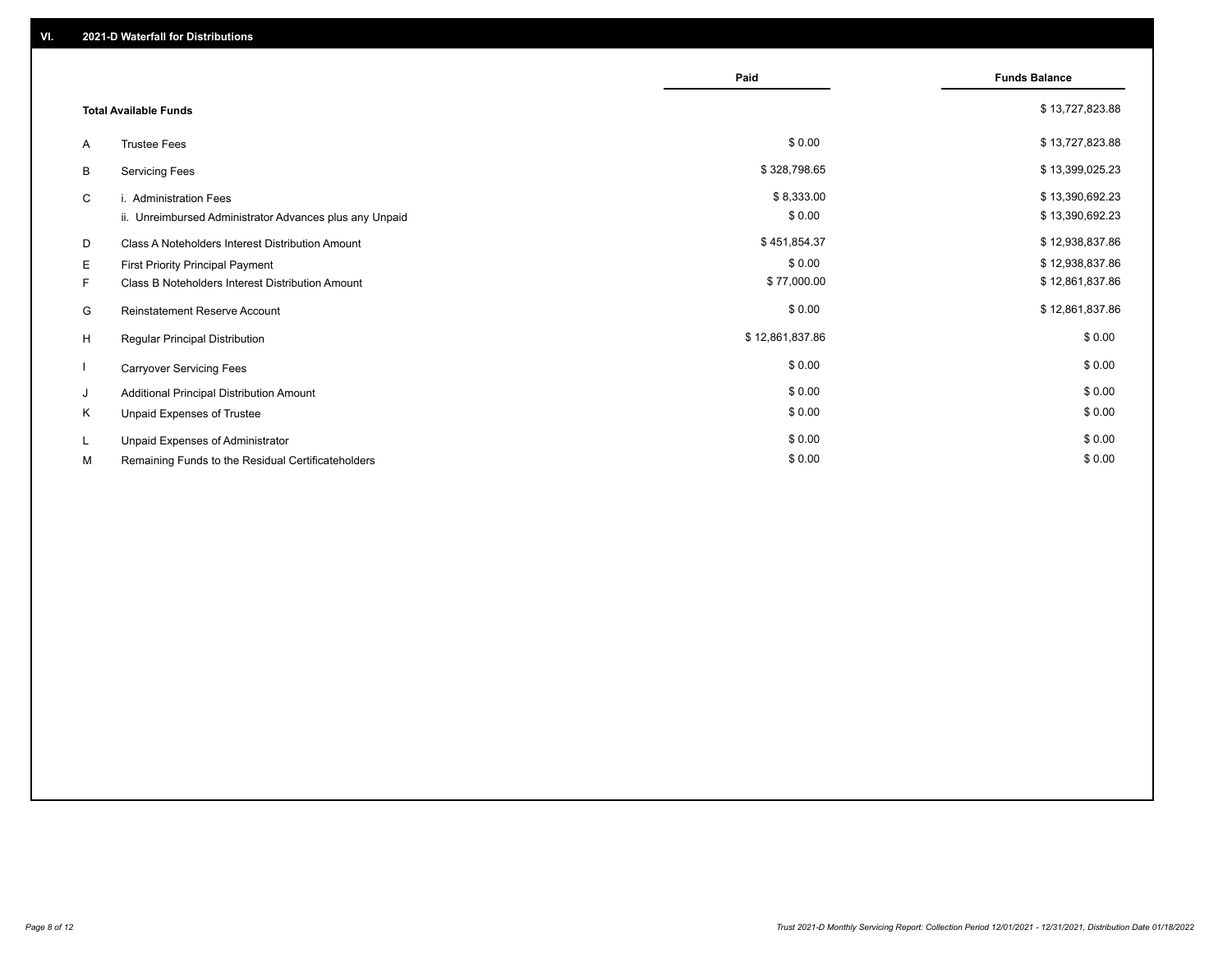| <b>Distribution Amounts</b>                                |                         |                         |                         |
|------------------------------------------------------------|-------------------------|-------------------------|-------------------------|
|                                                            | A <sub>1</sub> A        | A <sub>1</sub> B        | в                       |
| Cusip/Isin                                                 | 78449MAA4               | 78449MAB2               | 78449MAC0               |
| <b>Beginning Balance</b>                                   | \$347,335,342.37        | \$95,471,756.41         | \$40,000,000.00         |
| Index                                                      | <b>FIXED</b>            | <b>LIBOR</b>            | <b>FIXED</b>            |
| Spread/Fixed Rate                                          | 1.34%                   | 0.60%                   | 2.31%                   |
| Record Date (Days Prior to Distribution)                   | 1 NEW YORK BUSINESS DAY | 1 NEW YORK BUSINESS DAY | 1 NEW YORK BUSINESS DAY |
| <b>Accrual Period Begin</b>                                | 12/15/2021              | 12/15/2021              | 12/15/2021              |
| <b>Accrual Period End</b>                                  | 1/15/2022               | 1/18/2022               | 1/15/2022               |
| Daycount Fraction                                          | 0.08333333              | 0.09444444              | 0.08333333              |
| Interest Rate*                                             | 1.34000%                | 0.70975%                | 2.31000%                |
| <b>Accrued Interest Factor</b>                             | 0.001116667             | 0.000670319             | 0.001925000             |
| <b>Current Interest Due</b>                                | \$387,857.80            | \$63,996.57             | \$77,000.00             |
| Interest Shortfall from Prior Period Plus Accrued Interest | $\mathsf{\$}$ -         | $$ -$                   | $$ -$                   |
| <b>Total Interest Due</b>                                  | \$387,857.80            | \$63,996.57             | \$77,000.00             |
| <b>Interest Paid</b>                                       | \$387,857.80            | \$63,996.57             | \$77,000.00             |
| <b>Interest Shortfall</b>                                  | $\mathsf{\$}$ -         | $$ -$                   | $\mathcal{S}$ -         |
| <b>Principal Paid</b>                                      | \$10,088,751.67         | \$2,773,086.19          | $$ -$                   |
| <b>Ending Principal Balance</b>                            | \$337,246,590.70        | \$92,698,670.22         | \$40,000,000.00         |
| Paydown Factor                                             | 0.026410345             | 0.026410345             | 0.000000000             |
| <b>Ending Balance Factor</b>                               | 0.882844478             | 0.882844478             | 1.000000000             |

\* Pay rates for Current Distribution. For the interest rates applicable to the next distribution date, please see https://www.salliemae.com/about/investors/data/SMBabrate.txt.

**VII. 2021-D Distributions**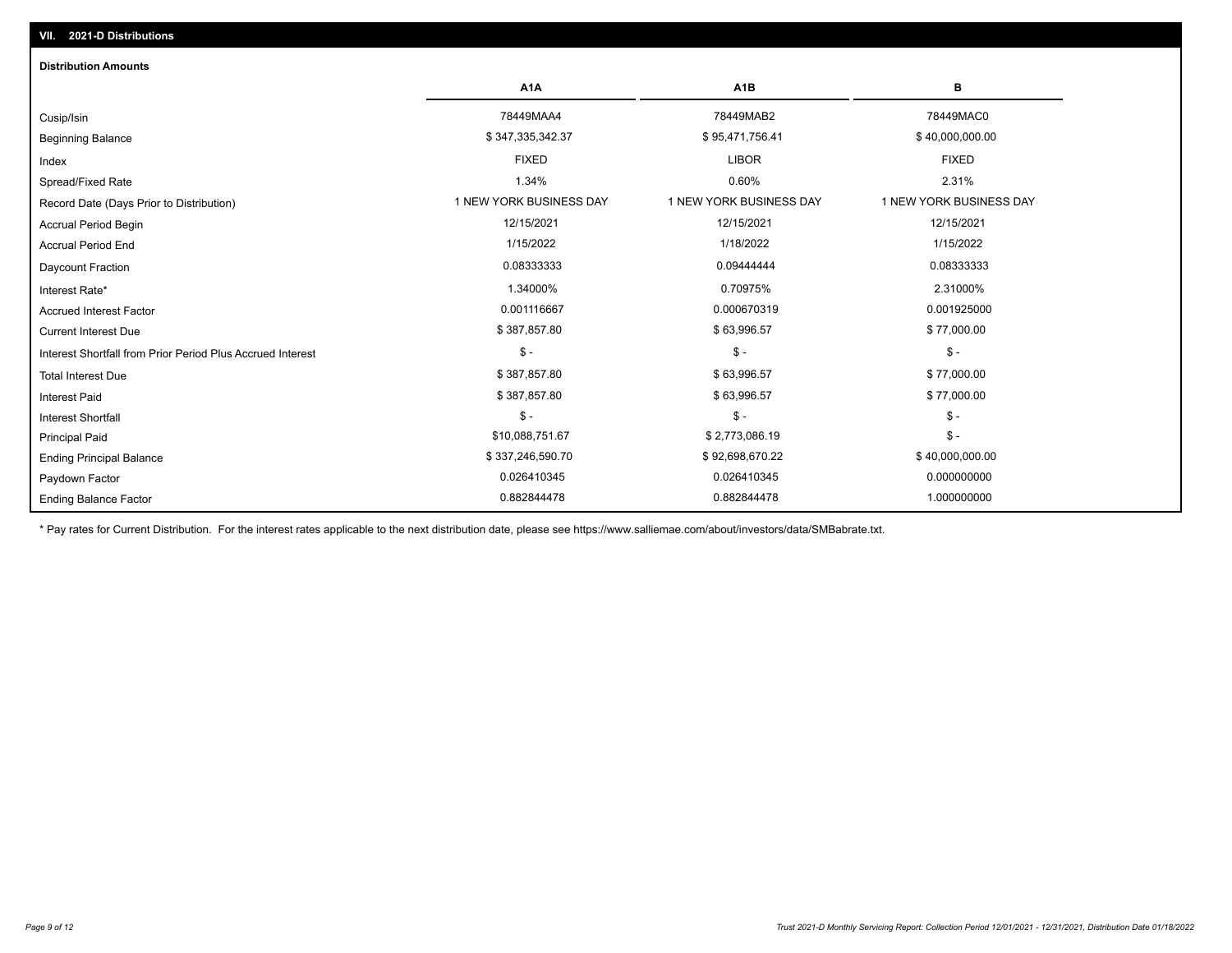## **Since Issued Total CPR**

$$
\text{total CPR} = 1 - \left(\frac{APB}{PPB}\right)^{\left(\frac{12}{MSC}\right)}
$$

APB = Actual period-end Pool Balance PPB = Projected period-end Pool Balance assuming no prepayments and no defaults Pool Balance = Sum(Principal Balance + Interest Accrued to Capitalize Balance) MSC = Months Since Cut-Off

I J Ι

### **Since-Issued Total Constant Prepayment Rate (CPR)**

Since-Issued Total CPR measures prepayments, both voluntary and involuntary, for a trust student loan pool over the life of a transaction. For each trust distribution, the actual month-end pool balance is compared against a month-end pool balance originally projected at issuance assuming no prepayments and defaults. For purposes of Since- Issued Total CPR calculations, projected period end pool balance assumes in-school status loans have up to a six month grace period before moving to repayment, grace status loans remain in grace status until their status end date and then to move to full principal and interest repayment, loans subject to interim interest or fixed payments during their in-school and grace period continue paying interim interest or fixed payments until full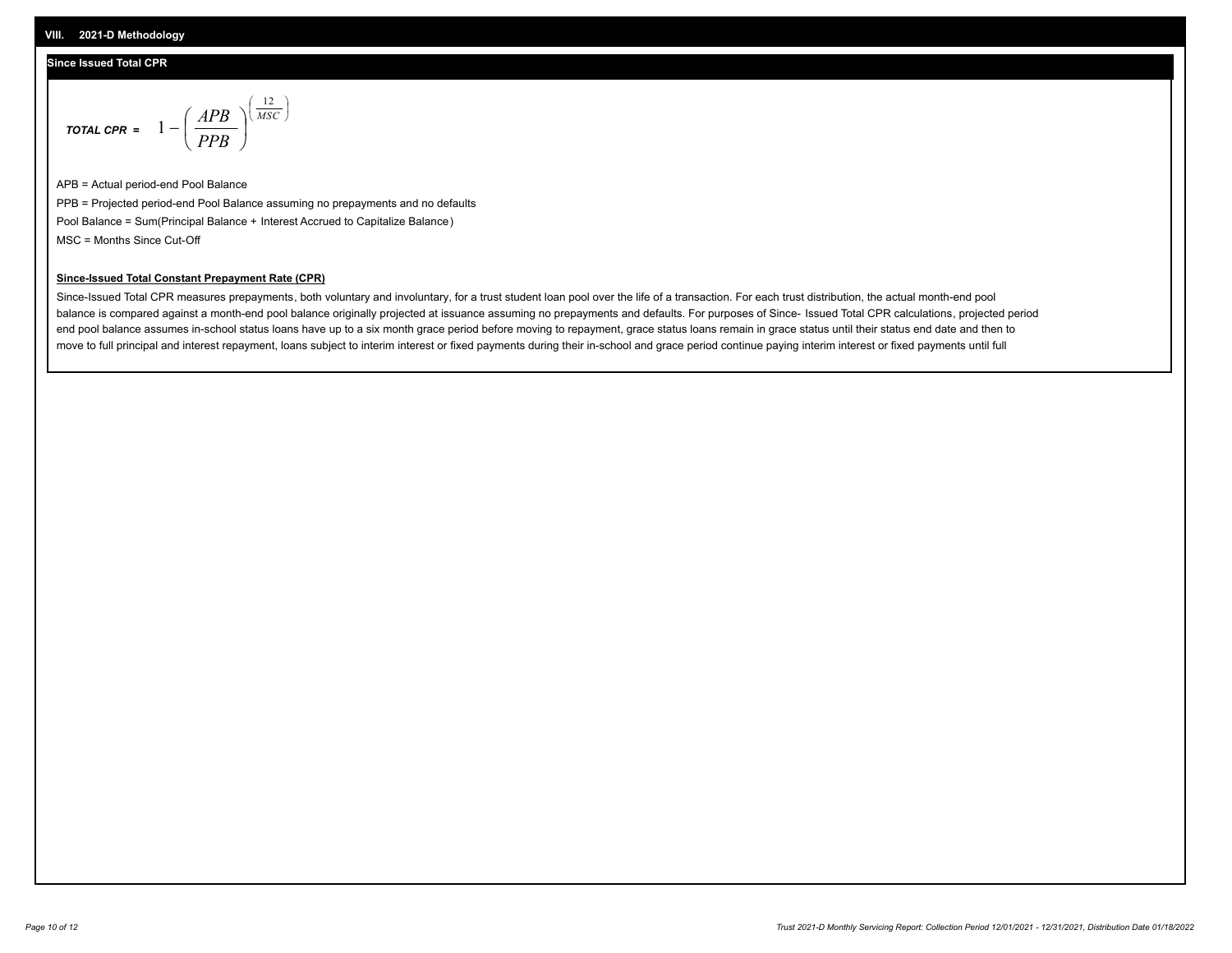## **EU RISK RETENTION**

As of the date of this report, Sallie Mae Bank confirms that (i) it retains, through its ownership of the Depositor (its wholly-owned subsidiary), a material net economic interest of not less than 5% of the aggregate principal balance of the Trust Student Loans in accordance with the EU Retention Rules ; (ii) the retained interest is held via ownership of the R Certificate; and (iii) the retained interest is not subject to any credit risk mitigation, any short position or any other credit risk hedge and has not been sold except as permitted by the EU Retention Rules.